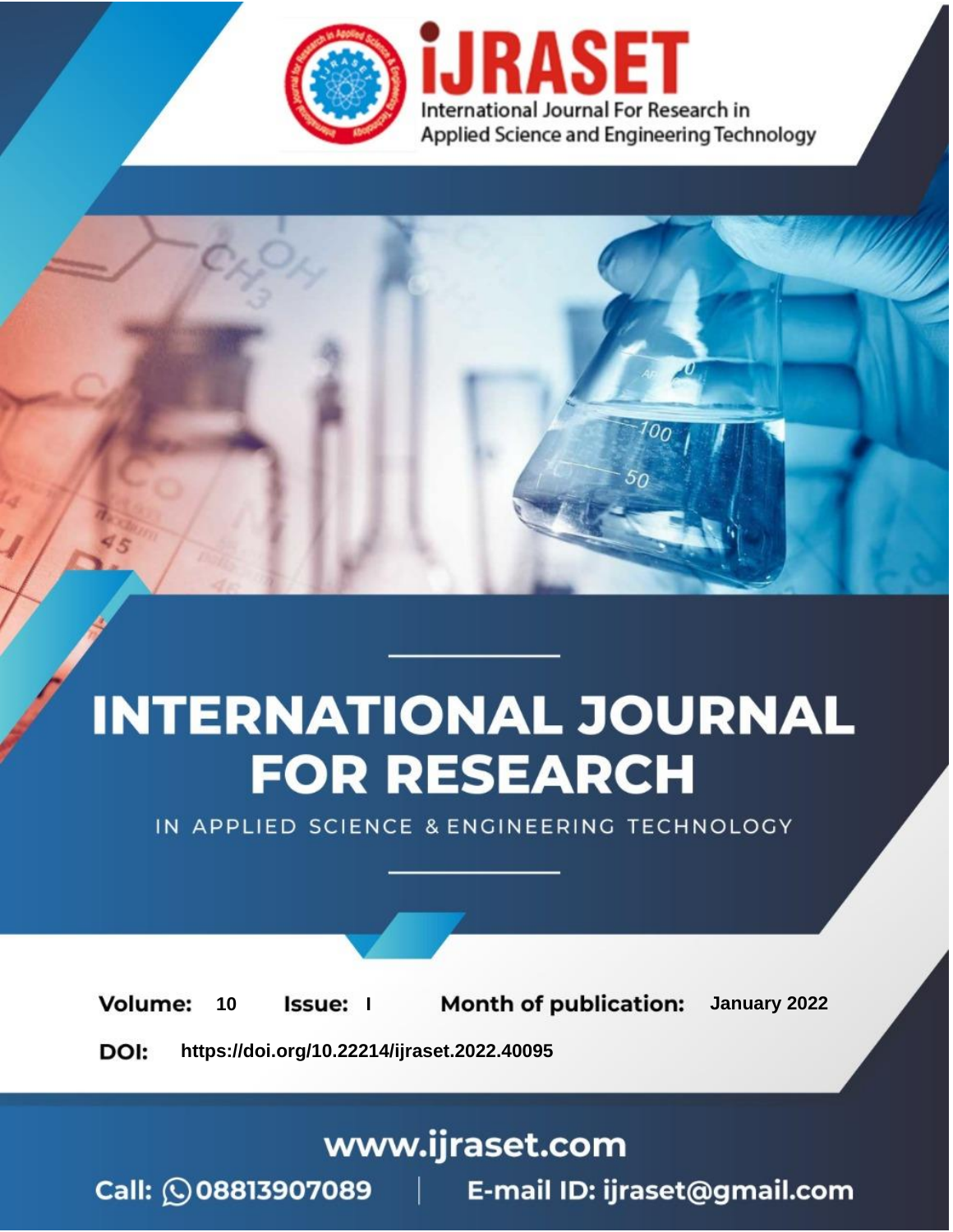

 *ISSN: 2321-9653; IC Value: 45.98; SJ Impact Factor: 7.538 Volume 10 Issue I Jan 2022- Available at www.ijraset.com*

# **Review on Electric Vehicle**

Surbhi R. Shroff

*Lecturer, Electrical Power System Department, V.P.M's Polytechnic, Thane, Maharashtra, India*

*Abstract: Due to the problems caused by the gasoline engine on the environment and people, the automotive industry has turned to the electrical powered vehicle. This report explains how an electric vehicle works and compares the electric vehicle to the internal combustion engine and hybrid vehicle. The report provides some of the advantages and disadvantages of the electric vehicle. At a time when the fuel prices are rocketing sky high , the daily running cost of a vehicle and its cost of ownership are hitting the roof and there is a dire need to protect our environment , alternative means of transport are few . Electric vehicle are slow expensive with limited range the solution comes in the form of electrical vehicle .*

*Keywords: Plug in hybrid electric vehicles, Energy management System Electric Vehicles, Energy transmission, Battery technology.*

# **I. INTRODUCTION**

India is one of the top ten automotive markets in the world today and having highly increasing middle class population with buying potential and the steady economic growth. But petrol price has increased more than 50% in 13 different steps in last two years. Here comes the potential need for alternative technologies in automobiles such as electric vehicles (EV) in India. Although the initial investment is around 1.5 times than conventional IC engine, but time has come when cost of environment is now more concern than the cost of vehicle The purpose of this report is to describe the technology used to produce an electric vehicle and explain why the electric engine is better than the internal combustion engine. It includes reasons why the electric vehicle grew rapidly and the reason it is a necessity to better the world today. The report describes the most important parts in an electric vehicle and hybrid vehicle. It compares the electric to the hybrid and internal combustion engine vehicle. It also includes the future of the electric vehicle. The overall impact of the electric vehicle ultimately benefits the people. Compared to gasoline powered vehicles, electric vehicles are considered to be ninety-seven percent cleaner, producing no tailpipe emissions that can place particulate matter into the air. articulate matter, carcinogens released into the atmosphere by gas-powered vehicles, "can increase asthma conditions, as well as irritate respiratory systems". The paper begins with a history of the electric vehicle, specifically the lows and highs of production and the reasons for the change. The next section provides a technical description of an electric vehicle, including the parts, their functions, and the theory of operation. The following section describes the hybrid car, including parts, their functions and the theory of operation. Based on this understanding, I then compare the internal combustion engine, the hybrid engine, and the electrical engine in terms of efficiency, speed, acceleration, maintenance, mileage, and cost. The paper concludes with sections the advantages and disadvantages of the electric vehicle. An electric vehicle (EV), also referred to as an electric drive vehicle, uses one or more electric motors or traction motors for propulsion. An electric vehicle may be powered through a collector system by electricity from off-vehicle sources, or may be self-contained with a battery or generator to convert fuel to electricity. EVs include road and rail vehicles, surface and underwater vessels, electric raft and electric spacecraft. EVs first came into existence in the mid-19th century, when electricity was among the preferred methods for motor vehicle propulsion, providing a level of comfort and ease of operation that could not be achieved by the gasoline cars of the time. The internal combustion engine (ICE) has been the dominant propulsion method for motor vehicles for almost 100 years, but electric power has remained commonplace in other vehicle types, such as trains and smaller vehicles of all types.

# **II. WORKING OPERATION**

The electric vehicle (EV) is propelled by an electric motor, powered by rechargeable battery packs, rather than a gasoline engine. From the outside, the vehicle does not appear to be electric. In most cases, electric cars are created by converting a gasolinepowered car. Often, the only thing that clues the vehicle is electric is the fact that it is nearly silent.

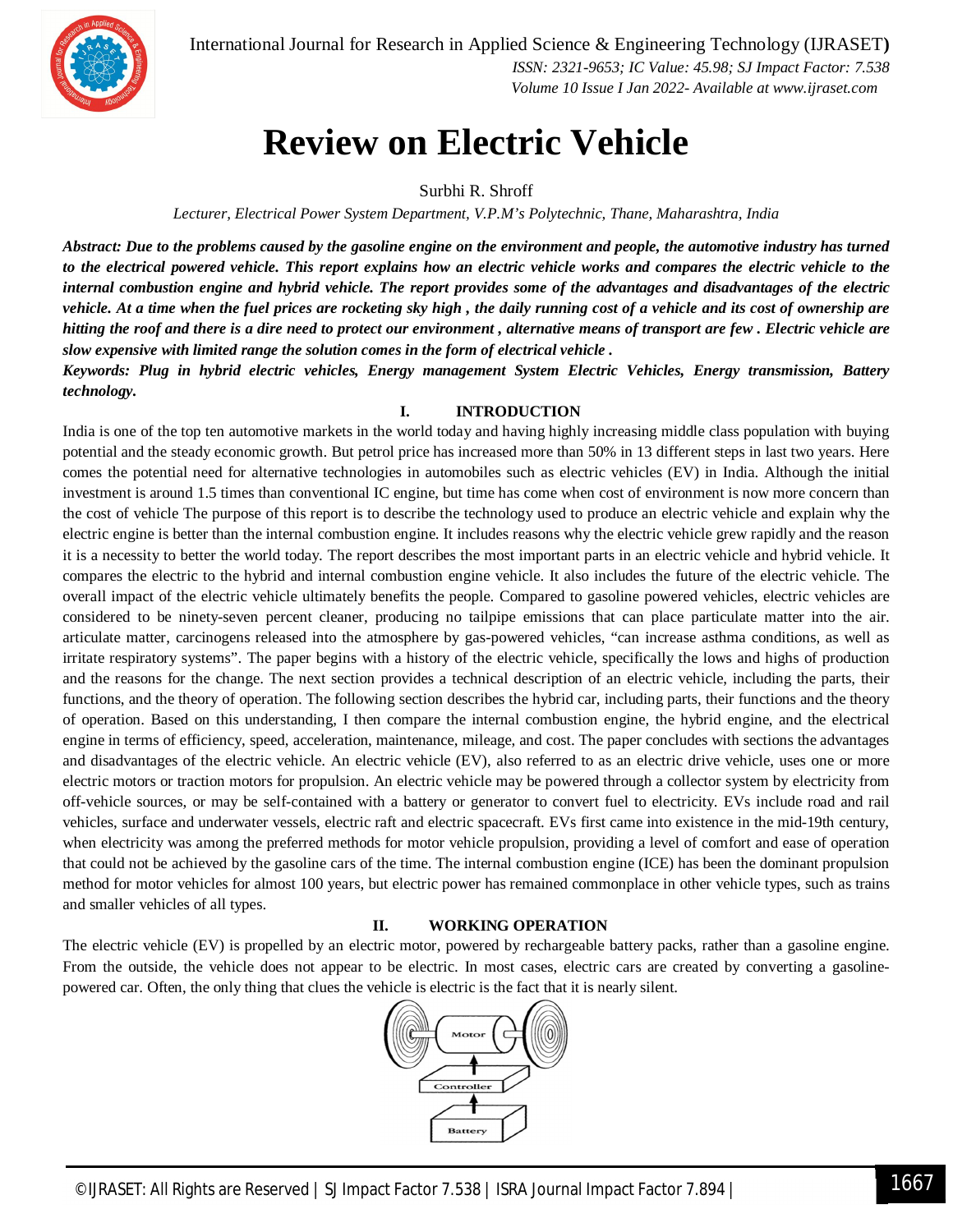

 *ISSN: 2321-9653; IC Value: 45.98; SJ Impact Factor: 7.538 Volume 10 Issue I Jan 2022- Available at www.ijraset.com*

The electric motor gets its power from a controller and the controller gets its power from rechargeable battery. The electric vehicle operates on an electric/current principle. It uses a battery pack (batteries) to provide power for the electric motor. The motor then uses the power (voltage) received from the batteries to rotate a transmission and the transmission turns the wheels. Four main parts make up the electric vehicle: the potentiometer, batteries, direct current (DC) controller. The three main component of electric bike are electric motor , controller and battery . When you switch on the bike , the current is passed from the battery . The controller takes power from the battery and passing the current to motor, before passing the current to motor . The electrical motor the convert electrical energy to mechanical energy. The mechanical energy moves the vehicle. Controller stands as the buyer of power from battery and gives out power to motor accordingly. Variable potentiometers are connected between accelerator and the controller. These potentiometers tells the controller how much power it is supposed to deliver. When the accelerator is released it deliver 0v and the are fully pressed, it gives maximum output.

# **III. DESCRIPTION OF PARTS AND THEIR FUNCTIONS**

# *A. Motors*

There are a number of motors available for electric vehicle: DC motors, Induction motor, DC brushless motor, Permanent magnetic synchronous motor and Switched reluctance motor.

- *1) DC Motors:* It is a classical motor and has been used in motor control for a long time. All the power involved in electromechanical conversion is transferred to the rotor through stationary brushes which are in rubbing contact with the copper segments of the commutator. It requires certain maintenance and has a shorter life time. However, it is suitable for low power application. It has found applications in electric wheel-chair, transporter and micro-car. Today, most of the golf-carts are using DC motors. The power level is les than 4kW.
- *2) Induction Motor:* It is a very popular AC motors . It also has a large market share in variable speed drive application such as air-conditioning, elevator or escalator. Usually a vector drive is used to provide torque and speed control.
- *3) DC Brushless Motor:* The conventional DC motor is poor mechanically because the low power winding, the field, is stationary while the main high power winding rotates. The DC brushless motor is "turned inside out. The high power winding is put on the stationary side of the motor and the field excitation is on the rotor using a permanent magnet. The motor has longer life time than the DC motor but is a few times more expensive. Most of the DC motor can be replaced by the brushless motor with suitable driver. Presently, its applications find in low power EV.
- *4) Permanent Magnetic Synchronous Motor:* The stator is similar to that of an induction motor. The rotor us mounted with permanent magnets. It is equivalent to an induction motor but the air-gap filed is produced by a permanent magnet. The driving voltage is sinewave generated by Pulse Width Modulation (PWM).
- *5) Switched Reluctance Motor:* It is a variable reluctance machine and its famous recently because of the fault tolerance because each phase is decoupled from other. The power stage is different from other the motor discussed in 2-4. Each phase winding is connected in a flyback circuit style.

# *B. Batteries*

The battery is the main energy storage in the electric vehicle. The battery in-fact governs the success of the electric vehicle. Recently there are massive works being reported in battery development. The battery such as Li-ion is now being used by new generation of electric vehicle. The danger of the instability of the battery has been studied by many reported. It seems that the LiFePO4 type is preferable because of its chemically stable and inherently safe. Other Li-ion such as LiCoO2, LiMn2O4 and Li(Ni1/3Mn1/3Co1/3)O2 may has the thermal and overcharge concern . For low cost solution, the lead-acid battery is still dominant part of the market. The battery has found applications in electric wheel chair, Golf-cart, micro-car and neighborhood town air. The recent RoHS has also stopped the use of NiCd battery.

# *C. DC Controller*

The controller takes power from the batteries and delivers it to the motor. The controller can deliver zero power (when the car is stopped), full power (when the driver floors the accelerator pedal), or any power level in between. If the battery pack contains four 12-volt batteries, wired in series to create 48volts, the controller takes in 48 volts direct current, and delivers it to the motor in a controlled way. The controller reads the setting of the accelerator pedal from the two potentiometers and regulates the power accordingly. If the accelerator pedal is 25 percent of the way down, the controller pulses the power so it is on 25 percent of the time and off 75 percent of the time. If the signals of both potentiometers are not equal, the controller will not operate Motor. The motor receives power from the controller and turns a transmission. The transmission then turns the wheels, causing the vehicle to run.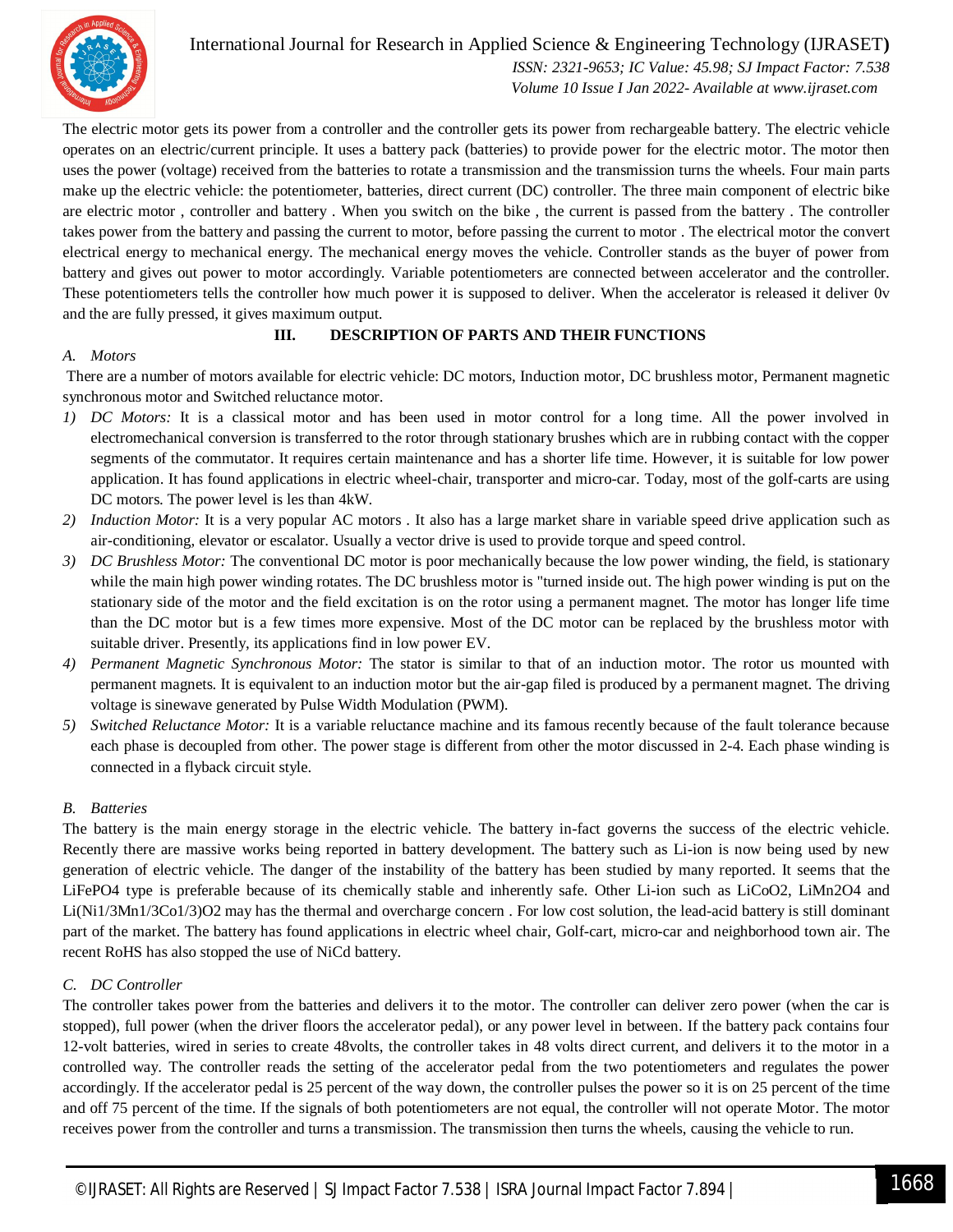

 *ISSN: 2321-9653; IC Value: 45.98; SJ Impact Factor: 7.538 Volume 10 Issue I Jan 2022- Available at www.ijraset.com*

# **IV. CLASSIFICATIONS OF ELECTRIC VEHICLE**

Taking the power supplement and propulsion devices into account, EV could be classified into three different types: pure electrical vehicle (PEV), hybrid electrical vehicle (HEV) and fuel cell electrical vehicle (FCEV). Table 1 shows a brief classification of different EVs. The PEV is purely fed by electricity from the power storage unit, while the propulsion of PEV is solely provided by an electric motor. The driving system of HEV combines the electric motor and the engine, while the power sources involve both electricity and gasoline or diesel. FCEV is driven by an electric motor and could be directly or indirectly powered using hydrogen, methanol, ethanol or gasoline.

| Types                     | <b>PEV</b>       | <b>HEV</b>               | <b>FCEV</b>        |
|---------------------------|------------------|--------------------------|--------------------|
| Drive Section             | Electric machine | Electrical machine.      | Electrical machine |
|                           |                  | internal combustion      |                    |
|                           |                  | engine (ICE)             |                    |
| Energy sources            | Battery,         | Battery, ultracapacitor, | Fuel cell          |
|                           | ultracapacitor   | ICE unit                 |                    |
| <b>Energy Supplements</b> | Electricity and  | Electricity and power    | Hydrogenide        |
|                           | power system     | system, gasoline station |                    |

### Table 1: Comparison of different Electric Vehicle

Nowadays, we can encounter different types of EVs, according to their engines technology. In general, they are sorted in three types

- *1) Plug-In Hybrid Electric Vehicles (PHEVs):* Hybrid vehicles are propelled by a conventional combustible engine and an electric engine charged by a pluggable external electric source. PHEVs can store enough electricity from the grid to significantly reduce their fuel consumption in regular driving conditions. The Mitsubishi Outlander PHEV provides a 12 kWh battery, which allows it to drive around 50 km just with the electric engine. However, it is also noteworthy that PHEVs fuel consumption is higher than indicated by car manufacturers.
- *2) Hybrid Electric Vehicles (HEVs):* Hybrid vehicles are propelled by a combination of a conventional internal combustion engine and an electric engine. The difference with regard to PHEVs is that HEVs cannot be plugged to the grid. In fact, the battery that provides energy to the electric engine is charged thanks to the power generated by the vehicle's combustion engine. In modern models, the batteries can also be charged thanks to the energy generated during braking, turning the kinetic energy into electric energy. The Toyota Prius, in its hybrid model (4th generation), provided a 1.3 kWh battery that theoretically allowed it an autonomy as far as 25 km in its all-electric mode .
- *3) Fuel Cell Electric Vehicles (FCEVs):* These vehicles are provided with an electric engine that uses a mix of compressed hydrogen and oxygen obtained from the air, having water as the only waste resulting from this process. Although these kinds of vehicles are considered to present "zero emissions", it is worth highlighting that, although there is green hydrogen, most of the used hydrogen is extracted from natural gas. The Hyundai Nexo FCEV is an example of this type of vehicles, being able to travel 650 km without refueling.

# **V. EMISSIONS**

Compared to gasoline powered vehicles, electric vehicles are considered to be ninety - seven percent cleaner, producing no tailpipe emissions that can place particulate matter into the air Global Warming: Ozone Layer The process of carbon dioxide emitted into the atmosphere, also known as global warming, diminishes the Earth's ozone layer, which is what occurs at this time. A factor that makes electric vehicles clean is their ability to use half the number of parts gasoline powered vehicle does, including gasoline and oil.

# **VI. CONCLUSION**

As seen in this report, the electric vehicle has many advantages and benefits over the internal combustion engine. It is cleaner and much more efficient; however, it also has disadvantages. It is heavier, limited to the distance it can travel before recharge, and costs more. The future of the EV relies on its battery. If researchers can produce or find the "super battery", the EV's future is promising. As of today, each vehicle has its own characteristic that makes it better than the other. Only time and technological improvements will tell which vehicle will excel in the future. The above proposed project named " ELECTRIC VEHICLE" will be designed on the objective of providing an alternative source of transportation as well as an economical we believe this project, if effectively used may be considered as an innovative and a good solution for the large emission of CO2 as far as a developing nation like India is concerned.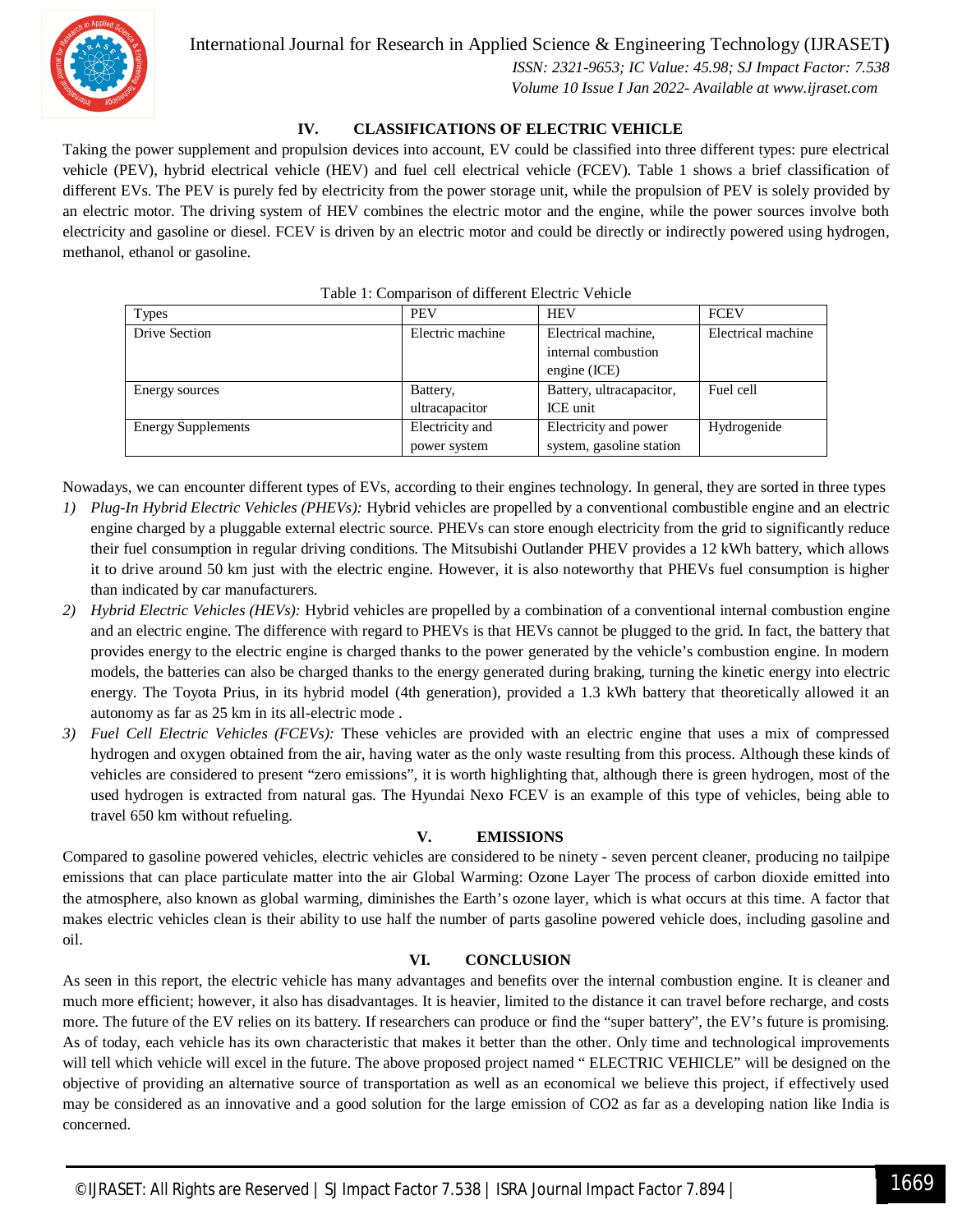

 *ISSN: 2321-9653; IC Value: 45.98; SJ Impact Factor: 7.538*

### *Volume 10 Issue I Jan 2022- Available at www.ijraset.com*

### **REFERENCES**

- [1] Jones, W.D., "Hybrids to the rescue [hybrid electric vehicles]", IEEE Spectrum, Vol. 40(1), 2003, pp. 70 71.
- [2] Jones, W.D., "Take this car and plug it [plug-in hybrid vehicles]", Spectrum, IEEE, Vol. 42, Issue 7, July 2005, pp. 10 13.
- [3] Hyunjae Yoo; Seung-Ki Sul; Yongho Park; Jongchan Jeong, "System Integration and Power-Flow Management for a Series Hybrid Electric Vehicle Using Supercapacitors and Batteries", IEEE Trans. on Industry Applications, Vol. 44, Issue 1, Jan.-Feb. 2008, pp. 108 – 114.
- [4] Haddoun, A.; Benbouzid, M. E. H.; Diallo, D.; Abdessemed, R.; Ghouili, J.; Srairi, K., "A Loss-Minimization DTC Scheme for EV Induction Motors", IEEE Trans on Vehicular Technology, Vol. 56(1), Jan. 2007, pp. 81 – 88.
- [5] Jinyun Gan; Chau, K.T.; Chan, C.C.; Jiang, J.Z., "A new surface-inset, permanent-magnet, brushless DC motor drive for electric vehicles", IEEE Transactions on Magnetics, Vol. 36, Issue 5, Part 2, Sept 2000, pp. 3810 – 3818.